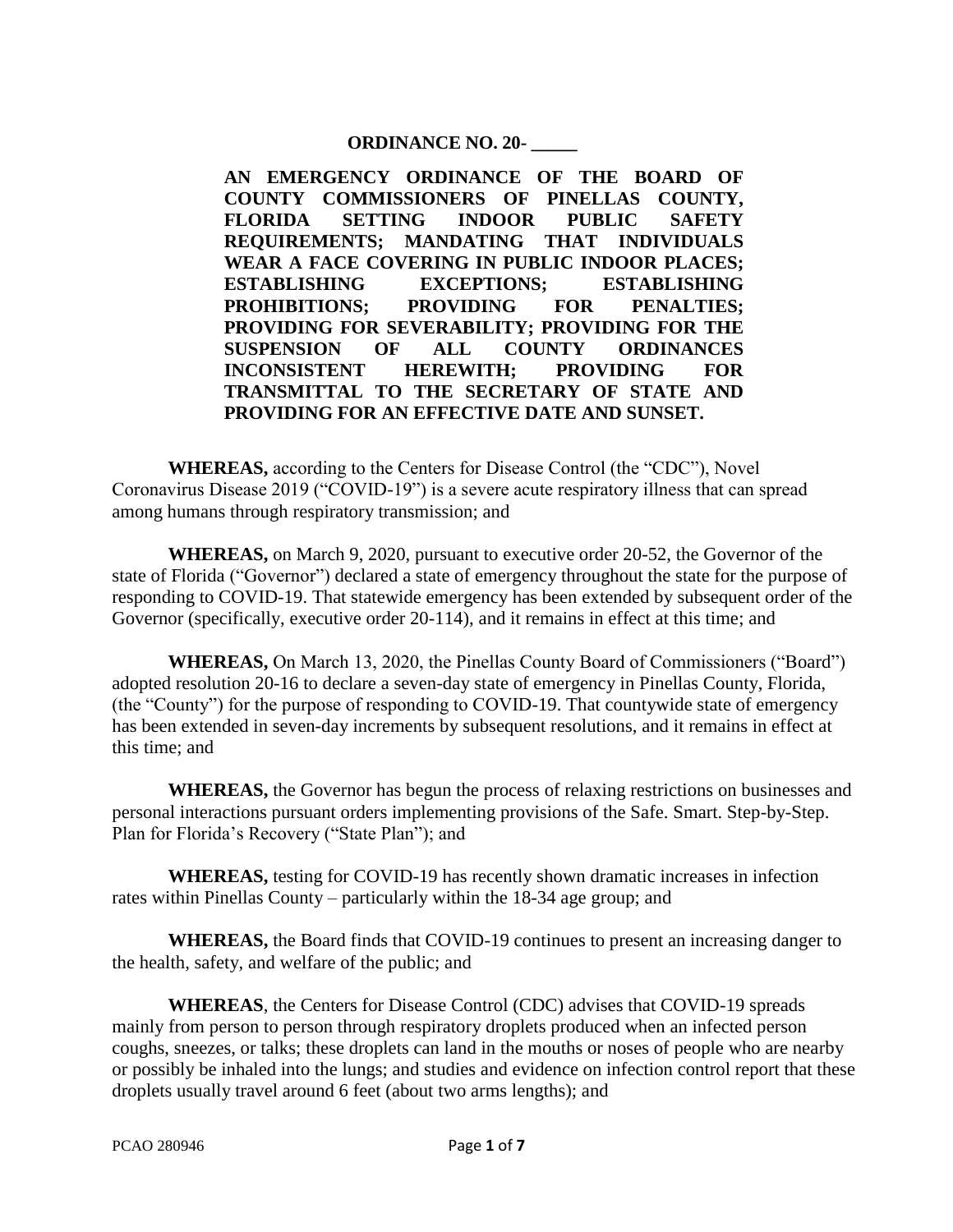**WHEREAS**, the CDC advises that a significant portion of individuals with coronavirus lack symptoms ("asymptomatic") and that even those who eventually develop symptoms ("presymptomatic") can transmit the virus to others before showing symptoms. This means that the virus can spread between people interacting in close proximity—for example, speaking, coughing, or sneezing—even if those people are not exhibiting symptoms; and

**WHEREAS**, the CDC recommends wearing cloth face coverings in public settings where other social distancing measures are difficult to maintain in order to slow the spread of the virus and help people who may have the virus and do not know it from transmitting it to others; and

**WHEREAS**, the CDC does not recommend wearing cloth face covering for children under the age of 2, or anyone who has trouble breathing, or is unconscious, incapacitated or otherwise unable to remove the mask without assistance; and

**WHEREAS**, the CDC recommends only simple cloth face coverings for the general population and not surgical masks or N-95 respirators because these are critical supplies that must continue to be reserved for healthcare workers and other medical first responders; and

**WHEREAS**, cloth face coverings are relatively inexpensive and readily available as the CDC states they can be made from household items and provides online guidance for making "doit-yourself" coverings for people that cannot or do not want to buy one from the increasing sources producing and selling coverings; and

**WHEREAS,** the Board finds it is in the best interest of public health, safety and welfare of the residents and workers of and visitors to Pinellas County to require suitable face coverings in certain public locations to slow the spread of COVID-19; and

**WHEREAS,** the Board finds the inconvenience of an ordinance requiring the use of face coverings or other suitable face coverings is minimal compared to the risk to the health, safety, and welfare of the community were no such rule imposed; and

**WHEREAS,** the Board finds implementation of this ordinance is necessary for the preservation of the health, safety, and welfare of the community; and

**WHEREAS,** Section 1(f) of Article VIII of the Florida Constitution vests the Board with the authority to enact ordinances having countywide effect that are not inconsistent with state law, provided that such ordinance shall not be effective within a municipality that has adopted an ordinance in conflict with the County ordinance, to the extent of such conflict; and

**WHEREAS,** pursuant to Pinellas County Charter section 2.04(k), the County has countywide authority for the development and implementation of Emergency Management programs countywide, prevailing over municipal ordinances where those ordinances conflict; and

**WHEREAS,** the State of Florida has not preempted local governments from regulating in the field of minimum health requirements with respect to COVID-19; and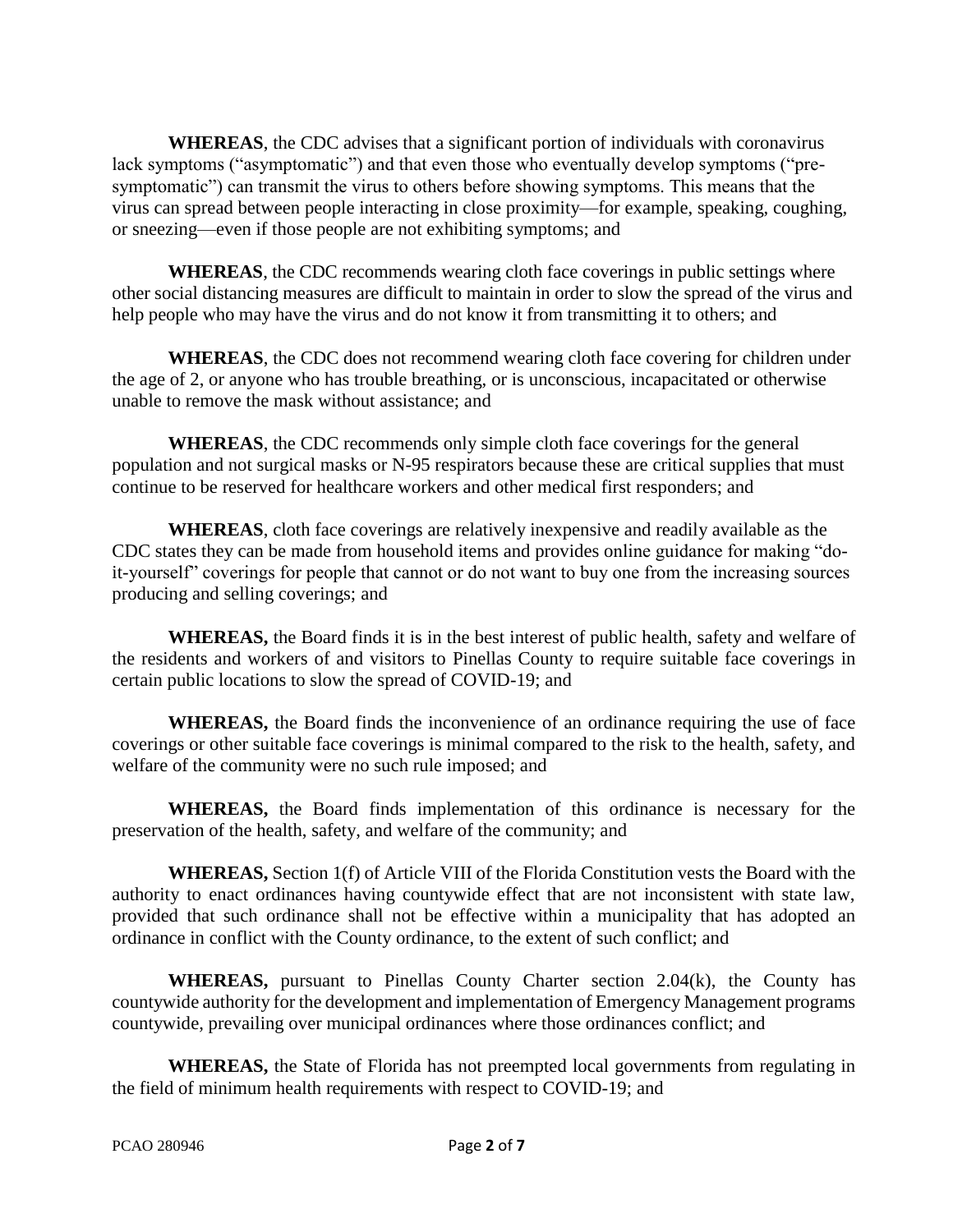**WHEREAS,** the County remains under a State of Local Emergency and this Ordinance is intended to constitute an order enforceable as misdemeanors by law enforcement through F.S. 252.47 and F.S. 252.50; and

**WHEREAS,** the County has elected to adopt this emergency order by ordinance to allow it to be enforced as a non-criminal local ordinance violation in addition to all other remedies available for enforcement of the Ordinance under the law.

## **NOW THEREFORE, BE IT ORDAINED BY THE BOARD OF COUNTY COMMISSIONERS OF PINELLAS COUNTY, FLORIDA:**

**SECTION 1. Findings.** The above recitals are adopted by the Board as legislative findings.

**SECTION 2. Definitions**. For purposes of this ordinance, the following terms are defined as follows:

- (1) Face Covering. A "face covering" is a material that securely covers the nose and mouth and remains affixed in place without the use of one's hands and serves as personal protective equipment. It can be secured to the head with ties or straps or simply wrapped around the lower face covering the mouth and nostrils, as described by applicable guidance from the CDC. A cloth face covering may be factory-made or sewn by hand or can be improvised from clothing or other household items. Examples of compliant homemade masks may be found at **[https://www.cdc.gov/coronavirus/2019ncov/prevent-gettingsick/diy-cloth](https://www.cdc.gov/coronavirus/2019ncov/prevent-gettingsick/diy-cloth-face-coverings.html)**[face-coverings.html](https://www.cdc.gov/coronavirus/2019ncov/prevent-gettingsick/diy-cloth-face-coverings.html). Persons who wear face coverings should review the CDC and Florida Department of Health guidelines regarding safely applying, removing, and cleaning face coverings.
- (2) Social Distancing. "Social distancing" means keeping space between yourself and other people by staying at least 6 feet (about 2 arm's length) from other people, other than a Companion.
- (3) Companion. "Companion" means a person or persons by whom you are accompanied.
- (4) Indoor Public Place. An "Indoor Public Place" is any location to which the public has or may obtain legally permissible access, whether publicly or privately owned, that is under a roof or is enclosed by two or more walls, doors or other means of weatherproof material, including fabric material such as that used for a tent.
- (5) Operator. "Operator" means any individual or entity that owns a business or that controls the operation of a business location, even for a period of time, regardless of the formal title or role held by that individual or entity.
- (6) Bar. A "Bar" is a place licensed to, and which does, serve alcoholic beverages. It does not include a Restaurant. It includes but is not limited to nightclubs, taverns, bottle clubs, fraternal order organizations, or other place that serves alcoholic beverages for on-site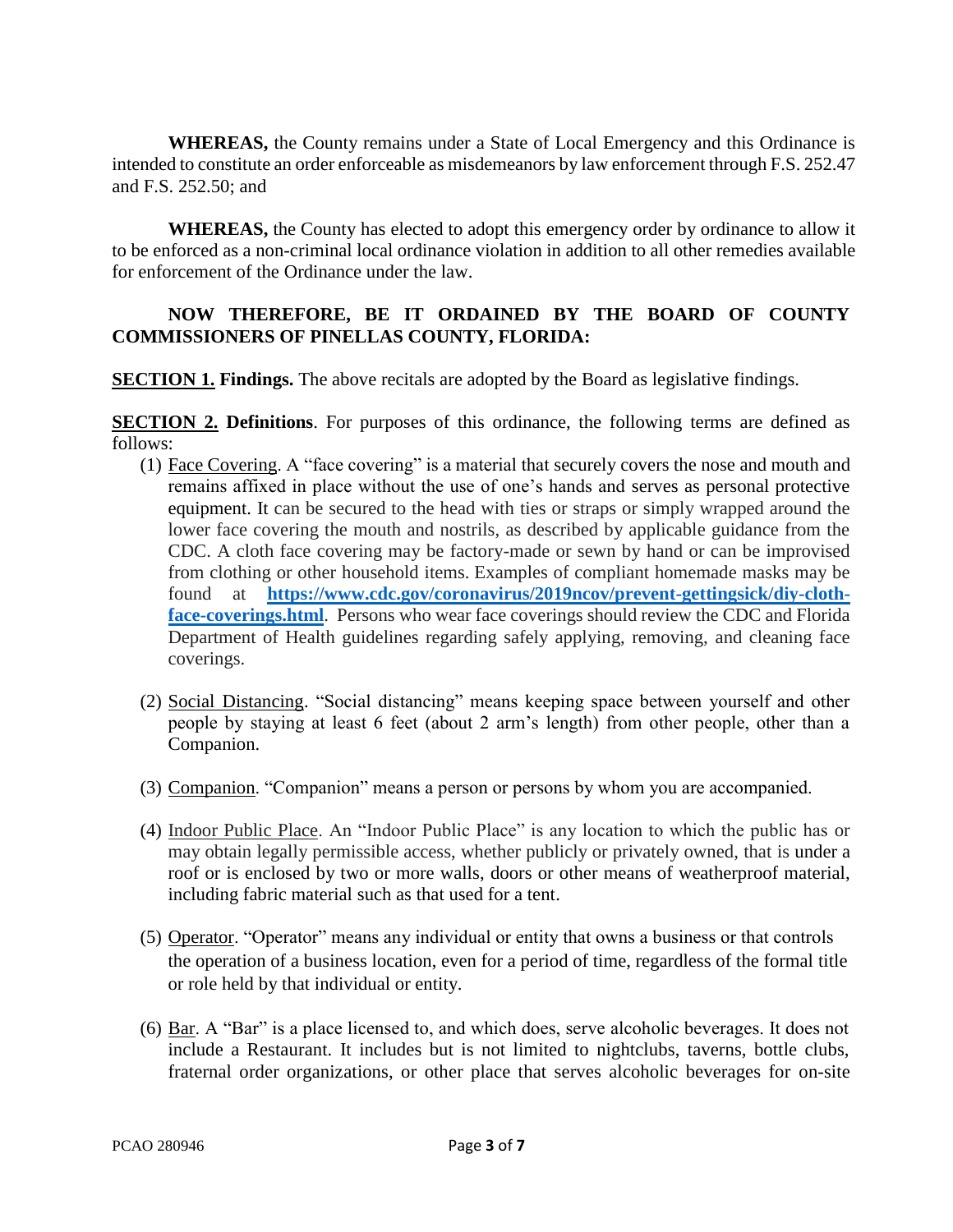consumption. A Bar includes places outdoors, such as beach bars at hotels, etc., that otherwise meet this definition.

(7) Restaurant. A "Restaurant" is an on-site or takeout food service establishment that, at the time of adoption of this Ordinance, has for the preceding 30 days, received at least 51 percent of gross food and beverage revenue from the sale of food and nonalcoholic beverages.

## **SECTION 3. Mandatory requirements and prohibitions.**

(1) All persons must wear a face covering while in any Indoor Public Place within Pinellas County. All persons who own, manage, or are employed by any Restaurant or Bar within Pinellas County must wear a face covering at all times while onduty and directly or indirectly preparing food or beverage, or serving food or beverage, or having customer contact, regardless of where the food or beverage is being prepared or whether the customers being served food or beverage or the customer contact is inside an Indoor Public Place or outdoors, such as on a patio or sidewalk. Persons are generally discouraged from utilizing N95 rated masks, as those are critical supplies for health care workers, police, fire, emergency management, or other persons engaged in life/safety activities.

(2) The face covering requirements of this Ordinance do not apply to:

- a. Any person under the age of 2 years old.
- b. Anyone while they are dining and/or consuming beverages while seated at a table or bar in a Bar or Restaurant as long as they are Social Distancing.
- c. Persons strictly adhering to and maintaining Social Distancing.
- d. Governmental entities, such as schools, courthouses, city halls, fire stations, State offices, etc. Governmental entities are encouraged to develop procedures to protect their own employees and members of the public transacting business within their entity.
- e. Hospitals and other health care facilities. These entities are encouraged to develop procedures to protect patients, their own employees and members of the public within their entity.
- f. Persons exercising while maintaining Social Distancing.
- g. Public safety, fire, EMS, law enforcement and other life safety and health care personnel, as their personal protective equipment requirements will be governed by their respective agencies or employers.
- h. Business owners, managers, and employees who are in an area of a business establishment that is not open to customers, patrons, or the public, provided that 6 feet of distance exists between employees. *This exception does not apply to employees who are present in the kitchen or other food and beverage preparation area of a restaurant or food establishment.*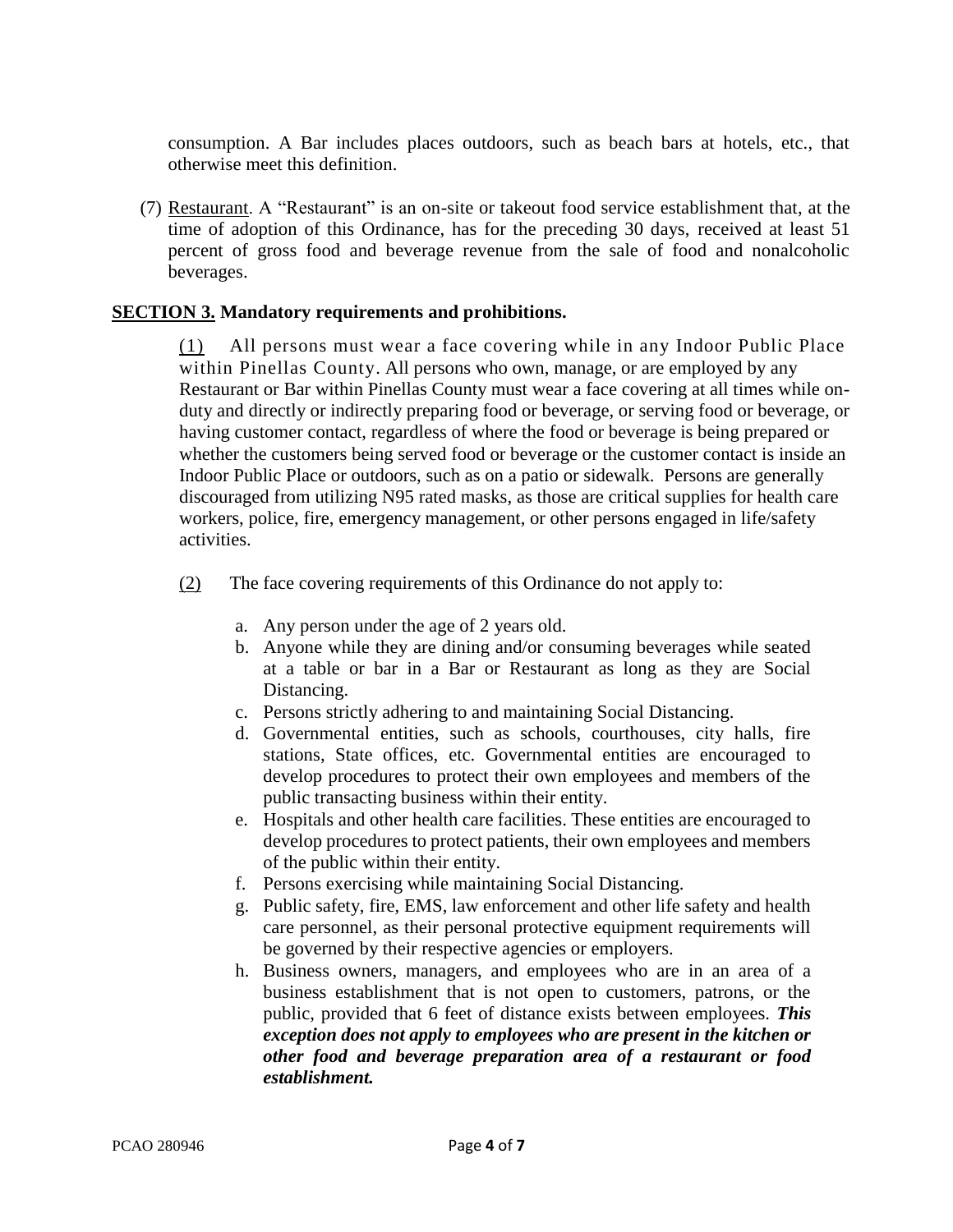- i. Patrons or customers in any Indoor Public Place that have no contact with an employee of the business except as protected by a solid barrier such as a plexiglass shield that substantially prohibits incidental infection from respiratory droplets, provided that 6 feet of distance exists between all other customers or persons not at all times protected by the solid barrier.
- j. A situation where any person who is hearing-impaired needs to see the mouth of someone wearing a face covering to communicate with the person wearing the face covering, these requirements do not apply during the course of that communication.
- k. These requirements do not apply to a person who has trouble breathing or while a person is unconscious, incapacitated, or otherwise unable to remove the face covering without assistance.
- l. These requirements do not apply if following these requirements would be detrimental to health, safety, or security. If this exception is being asserted for health reasons, the person asserting this exception is not required to carry or produce documentation verifying the health condition or to specifically identify the health condition to the business, an operator, or law enforcement.
- m. These requirements may not be applied in a manner that would conflict with the Americans with Disabilities Act (ADA).
- n. These requirements do not apply within a workplace area not otherwise open to the public while a person is complying with engineering, administrative, and work practice controls and/or personal protective equipment (PPE) requirements, developed in accordance with the United States Occupational Safety and Health Administration (OSHA) mitigation and contingency planning document entitled "Guidance for Preparing Workplaces for COVID-19" (as it may be amended or superseded from time to time).

3) The owner, Operator, manager, and employee of a Bar, Restaurant or Indoor Public Place shall ensure that every individual in that establishment complies with this Ordinance. Each owner or Operator should establish rules for that business establishment that encourage social distancing, hand washing, and other protective measures for customers and employees based upon guidelines provided by the Centers of Disease Control and the State Department of Health, and where applicable, OSHA.

(4) Any business establishment, including all Bars and Restaurants, that serves food or drink for on-site consumption must comply with all of the following:

- a) Social Distancing must be maintained in accordance with this Ordinance and CDC guidance to the greatest extent feasible at all times.
- b) No food or drinks may be served to patrons for on-site consumption that are not seated at a table or bar. **Standing at a bar is prohibited.**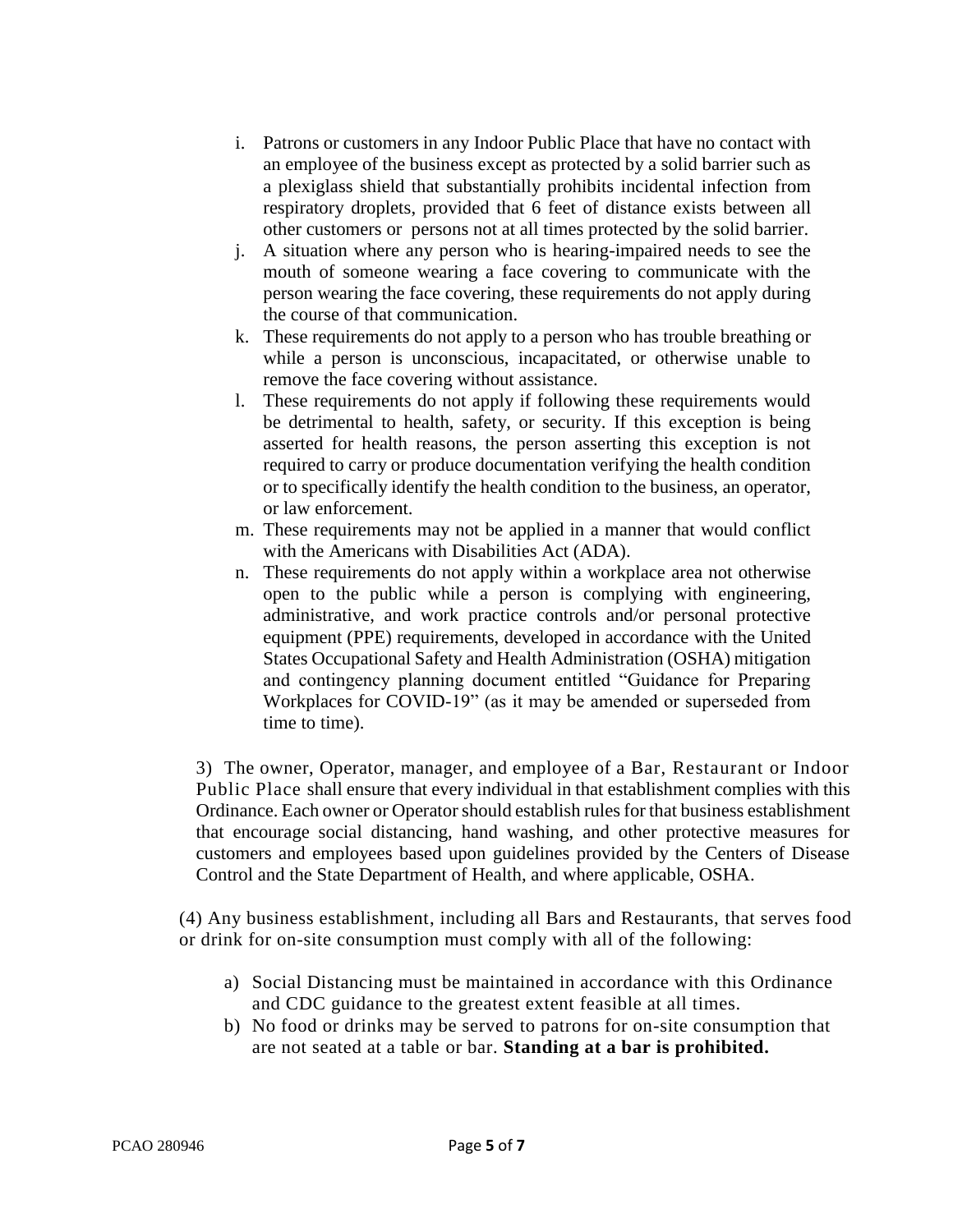- c) Tables must be spaced such that no person and their Companions seated at a table is less than 6 feet from another seat or person and their Companions at a different table.
- d) Persons seated at a bar must be spaced such that no person with their Companions seated at the bar is less than 6 feet from another person or their Companions.
- e) Bars shall not maintain spaces that allow the congregation of unseated people. Bar patrons must not be permitted to remain unseated at a table or at the bar, in any area of the Bar, unless waiting to be seated. Any groups of patrons so waiting must remain Socially Distanced in groups not larger than 10, all of whom must be Companions. This specifically is intended to prohibit dance floor areas within any Bar or Restaurant or other areas allowing congregation of unseated persons.
- f) No group larger than 10 may be seated at any one table.

(5) It is unlawful and a violation of this Ordinance for any employer to prohibit any employee within Pinellas County from wearing a face covering as personal protective equipment as described in the CDC guidance relating to face coverings. This is not intended to prohibit employers from establishing uniform, non-discriminatory, standards that allow only specific face coverings provided by the employer provided that they are at least as protective as the employee supplied face covering as described by the CDC guidance.

(6) This Ordinance is not intended to decrease or lessen any social distancing or public protection requirements otherwise made applicable by law or order of the County, the State or any other local governmental entity.

**SECTION 4. Penalties and Enforcement**. This ordinance may be enforced through any of the following legal processes:

- (1) Non-Criminal Citation.
	- a. A code compliance or law enforcement officer may, upon observation of a violation by a person who does not immediately put on a face covering after receiving a warning, issue a Local Ordinance Violation citation to appear in County Court.
	- b. A code enforcement or law enforcement officer may, upon observation of a violation of any other provision of this ordinance, including Paragraph 4 of Section 3 of this Ordinance, by an owner or employee of a Restaurant or Bar, or a customer of such establishment, issue a Local Ordinance Violation citation to appear in County Court.
	- c. Any person or business establishment prosecuted under this subsection and found in violation of this ordinance may be punished by a fine of \$100 for a first violation, \$250 for a second violation and \$500 for a third violation.